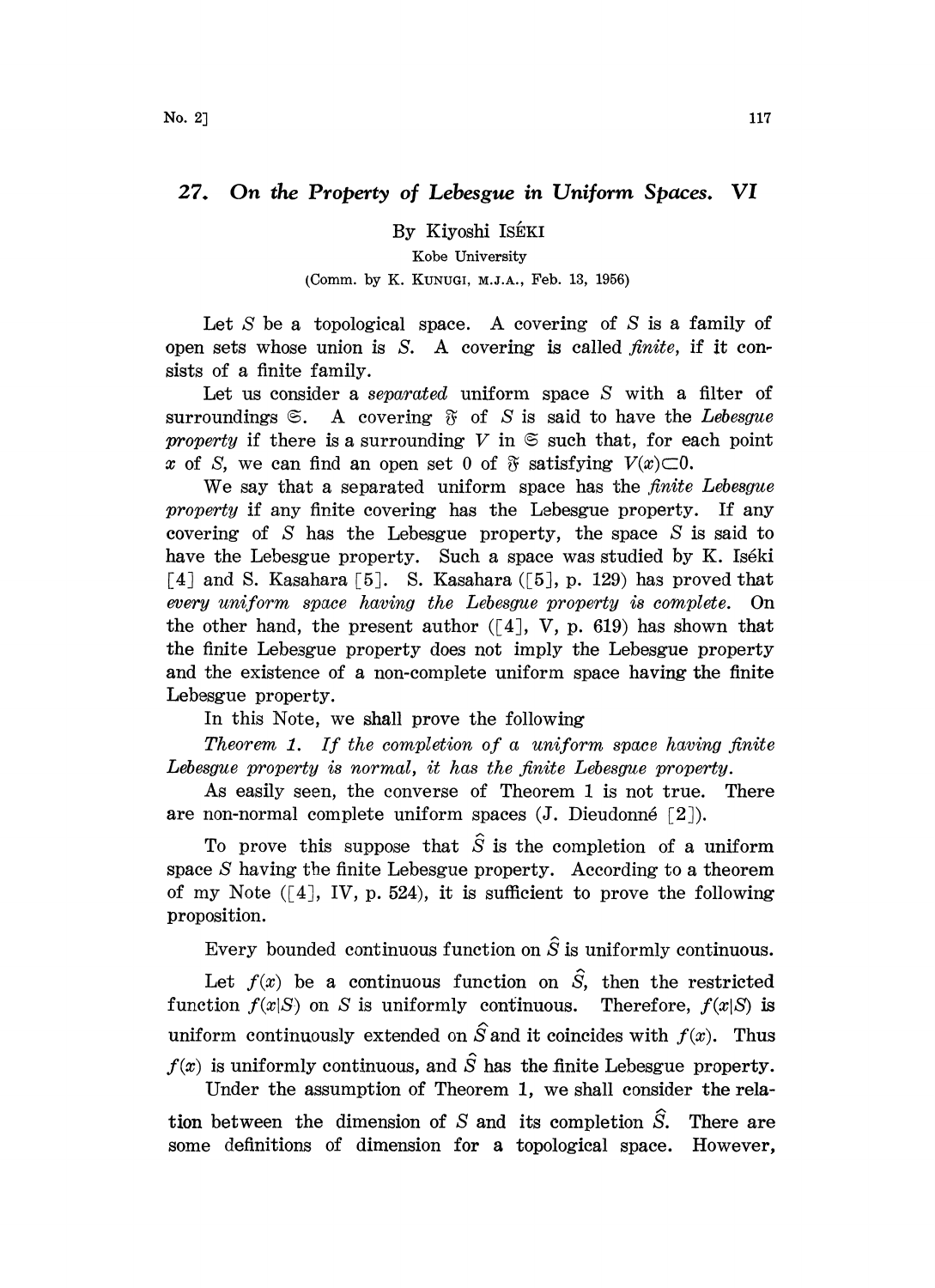E. Hemmingsen  $\lceil 3 \rceil$  proved that some of these definitions are equivalent for normal space. Therefore, we shall use Lebesgue's covering definition by open sets. The *order* of a covering  $\tilde{v}$  is the maximum number *n* such that there are  $n+1$  sets of  $\tilde{\sigma}$  with non-empty intersection. A covering  $\mathfrak{F}_2$  is called a *refinement* of a covering  $\mathfrak{F}_1$  if to each member U of  $\mathfrak{F}_2$ , there is a member V of  $\mathfrak{F}_1$  such that  $U\subset V$ . By the *dimension* (by Lebesgue) of a space  $S$ , we shall mean the minimum number *n* such that, for any finite covering  $\tilde{g}$  of *S*, there is a finite covering  $\mathfrak{F}'$  of order *n* and  $\mathfrak{F}'$  is dim *S*, we shall denote the dimension of *S*. is a finite covering  $\mathfrak{F}'$  of order n and  $\mathfrak{F}'$  is a refinement of  $\mathfrak{F}$ . By

We turn now to prove the following

Theorem 2. If the completion  $\hat{S}$  of a uniform space S having

the finite Lebesgue property is normal, then dim  $S = \dim \widehat{S}$ .

To prove Theorem 2, we shall show

Lemma. Any uniform space S having the finite Lebesgue property is combinatorially imbedded in the completion  $\hat{S}$  in the strong sense.

The notion stated in the conclusion is due to  $E$ . Cech and  $J$ . Novak [1].

Proof. By a theorem of my Note  $([4], III)$ , S is normal, therefore, regular. Let  $F_1, F_2$  be closed sets in S. Then we prove  $\overline{F_1 \cap F_2} = \overline{F}_1 \cap \overline{F}_2$ , where the closure takes in  $\hat{S}$ , and this shows that S is combinatorially imbedded in  $\hat{S}$  in the strong sense. It is clear that  $\overline{F_1 \cap F_2 \subset \overline{F_1} \cap \overline{F_2}}$ . Let  $x \in \overline{F_1} \cap \overline{F_2} - \overline{F_1 \cap F_2}$ , then, by the regularity of S, we can take a neighbourhood G of x in  $\hat{S}$  such that  $\hat{G} \cap F_1 \cap F_2 = 0$ . Let  $G_1 = \overline{G} \cap F_1$ ,  $G_2 = \overline{G} \cap F_2$ , then  $x \in \overline{G}_1 \cap \overline{G}_2$  and  $G_1$  and  $G_2$  are disjoint and closed in S. By the normality of S, there is a bounded continuous function f on S such that f is 0 on  $G_1$ , and f is 1 on  $G_2$ . By the assumption of S,  $f$  is uniformly continuous and therefore  $f$  is continuously extended on  $\hat{S}$ . This implies  $\overline{G}_1 \cap \overline{G}_2 = 0$ , which contradicts  $\overline{G}_1 \cap \overline{G}_2$   $\ni x$ .

To prove Theorem 2, we shall prove the following theorem which is a generalisation of Theorem 2.

Theorem 3. Let  $S_1$ ,  $S_2$  be normal spaces. If  $\overline{S}_1 = S_2$  and  $S_1$  is combinatorially imbedded in  $S_2$  in the strong sense, then dim  $S_1 =$ dim  $S_{2}$ .

A special case of Theorem 3 has been proved by M. Katetov [6]. We shall prove Theorem 3 by using a similar method.